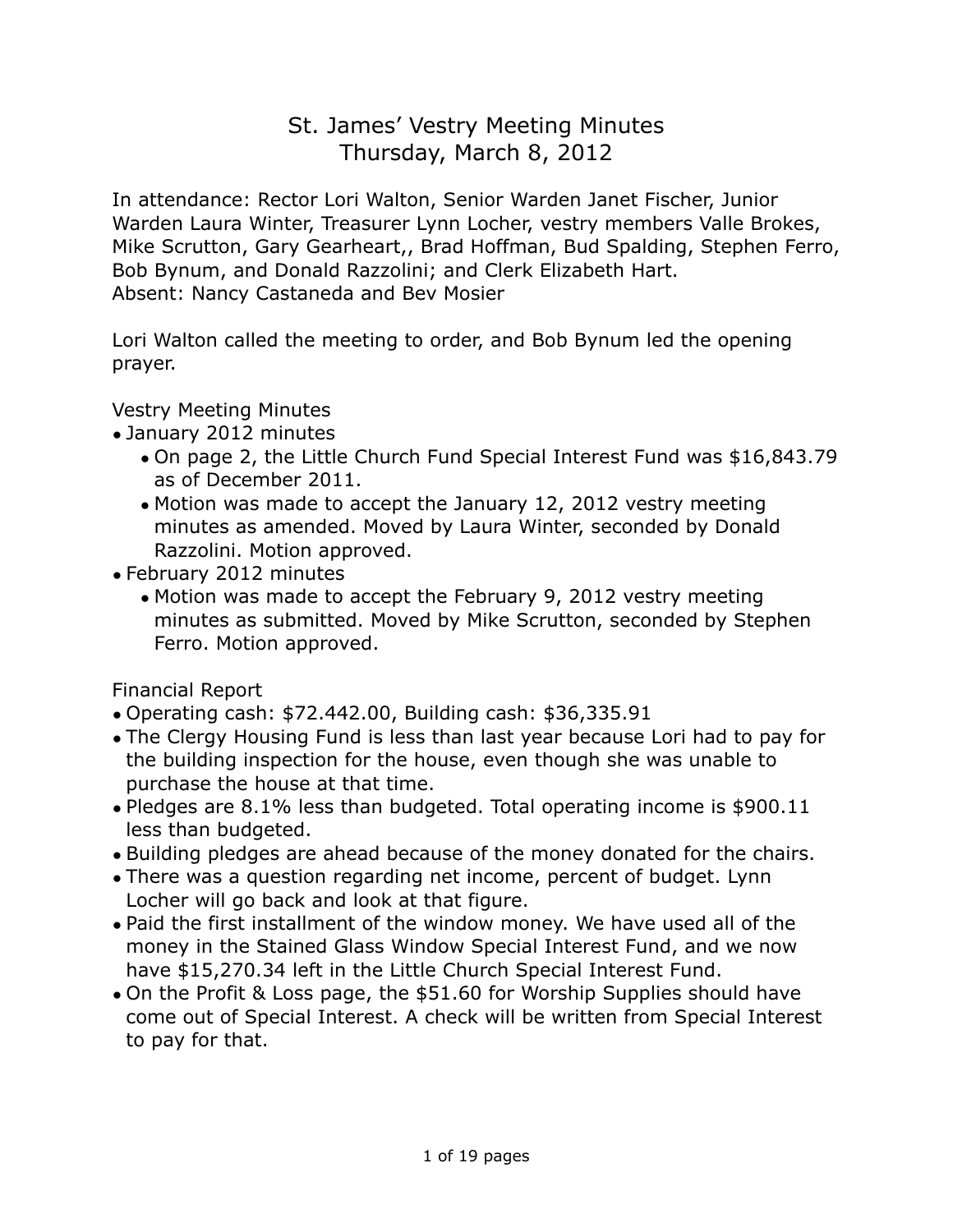Calendar

- March 9 The movie "Our Vines Have Tender Grapes" will be shown at 7 pm in EB1
- March 11 Deanery Meeting at 2 pm at St. Clare's in Pleasanton
- March 15 Evensong service by the Golden Gate Boys Choir and Bellringers at 7 pm
- March 17 Work Party
- April 1 Palm Sunday
- April 5 Maundy Thursday dinner at 6:30 pm followed by Holy Communion and stripping of the Altar
- April 6 Good Friday.
	- 12-2 pm, a service of reflections, music and prayer on The Seven Last Words of Jesus.
	- 2-3 pm, the outdoor walking of the Stations of the Cross
	- 8-9 pm, a Tenebrae Service with candles, music and prayer.
- April 7 Easter Vigil at 8 pm and Youth overnight
- April 8 One Easter service at 10 am with egg hunt directly after the service
- June 2 Walka-Rocka-Thon
- Week of July 30 Vacation Bible School

# Deanery - Sacred Spaces

- Previously called Open Cathedral
- Outdoor church modeled after the Open Cathedral in Boston, a street ministry for the unhoused program
- Congregations in the Deanery come together in a shared space, do church, and serve pre-made sandwiches
- The Deanery meeting on Sunday will be discussing this effort
- A space has been found in Hayward near a BART station
- All the logistics (for example, the making of the sandwiches) have not been worked out yet. Lori would like to see congregations working together to make the lunches.
- Lori is a great supporter of this type of ministry, and hopes that we can get congregational support. Lori will be volunteering her time as clergy.

# Clergy Housing

• Our representative at Bank of the West has all the info she needs and is working on the loan application.

Schader Fund

- Committee is meeting next Monday
- Putting the finishing touches on the questionnaire for the congregation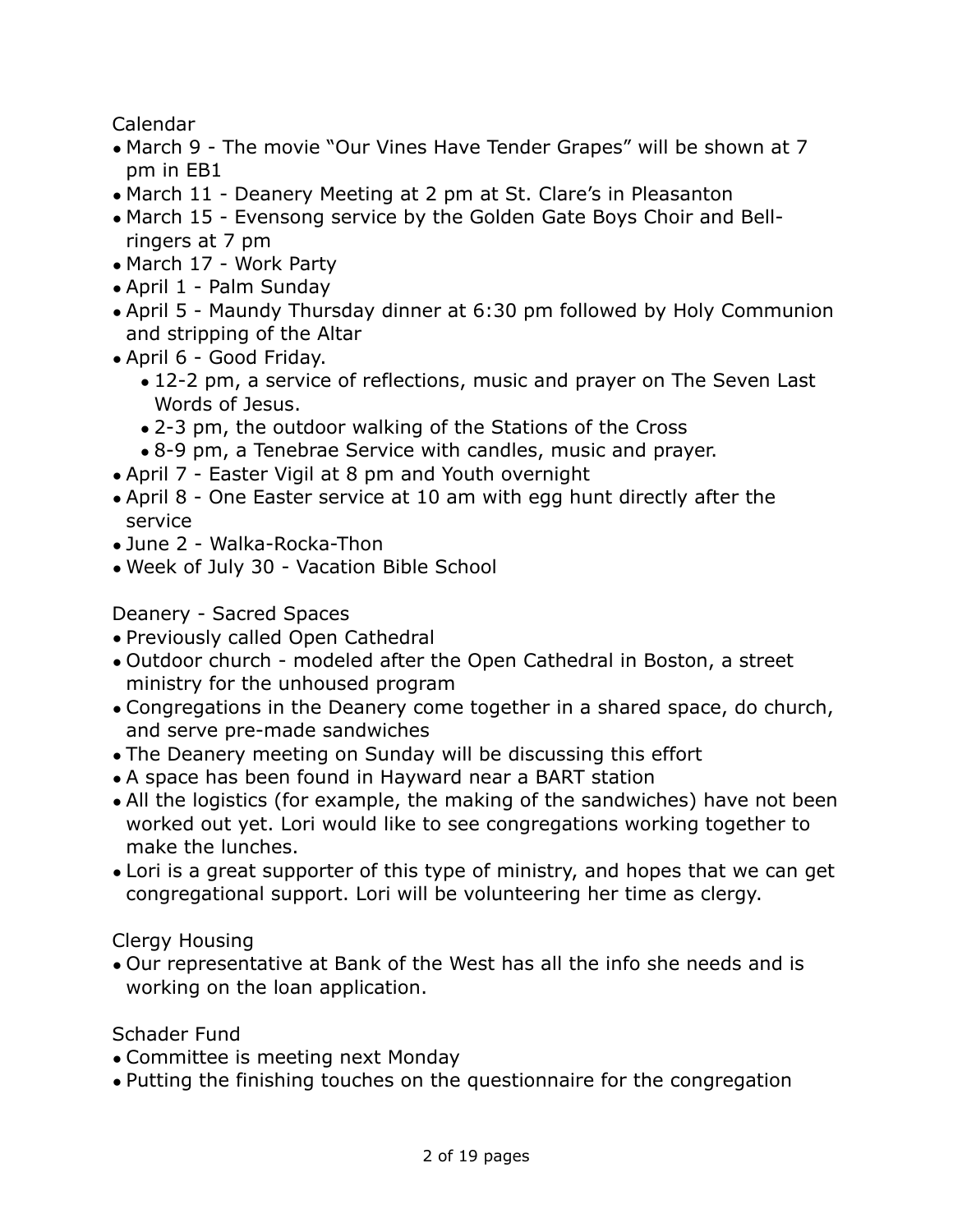- Need to discuss how we want to administer the questionnaire to the congregation
- Once the questionnaires have been completed, the committee will tabulate the responses and give that information to the vestry
- The vestry will then make some decisions regarding how to move forward with those funds.

Chair Reupholstering Update

- As of Sunday we have collected \$7624.00, representing 93 chairs.
- Total cost is going to be just over \$20,000.00.
- There is a balance owed of \$12,521.00
- Want to keep the campaign going through Easter.
- The company agreed to repair three of our chairs without charging us extra.

Little Church Windows Update

- We have spent \$6,100.00. \$700.00 was for the Lexan material, because the old protective covering was damaged.
- The next step is the five windows on the left (door) side. Cost to replace those windows is \$9275.00. Recommendation is to begin this phase after Easter.
- The \$6,100.00 for the first phase has been paid, but is not reflected in Special Interest, as the bill was paid in March. There is approximately \$12,220.00 left in the Little Church Special Interest fund, enough to cover phase 2, but not enough to cover both phase 2 and phase 3.
- There is \$5654.83 in Memorial Donations, and \$761.00 from the Endowment Fund. However, there is hesitation to entirely drain the Little Church and/or Memorial Donation funds completely. We could pay for the phase 2, and then see where we are in June. There may be funds in the Building budget (because of savings due to money donated for chairs, for example) that could be used.
- Motion was made to approve \$9,275.00 from the Special Interest Little Church fund for phase 2 of the restoration of the Little Church windows. Moved by Valle Brokes, seconded by Donald Razzolini. Motion approved.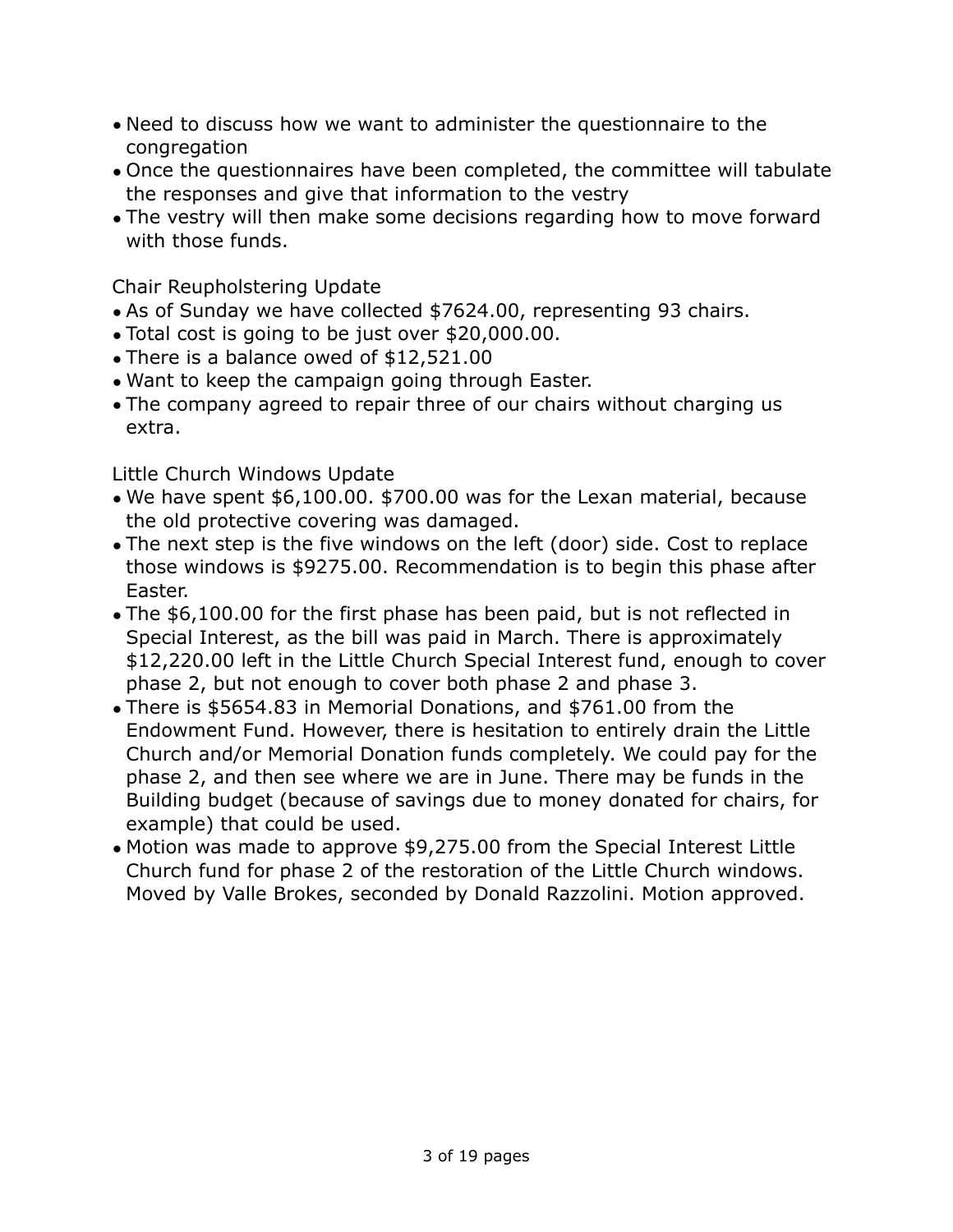|                                     |                | <b>Restoration of Little Church Windows</b> |             |
|-------------------------------------|----------------|---------------------------------------------|-------------|
| <b>Three Altar Windows</b>          |                |                                             |             |
|                                     | Qty            | Each                                        | Total       |
| Small side windows                  | $\overline{2}$ | \$600.00                                    | \$1,200.00  |
| Large center window                 | 1              | \$1,800.00                                  | \$1,800.00  |
| Removal and reinstallation fee      | 1              | \$2,400.00                                  | \$2,400.00  |
| Lexan Protection material (plastic) | 3              |                                             | \$700.00    |
| Total                               |                |                                             | \$6,100.00  |
|                                     |                |                                             |             |
| 5 Windows on Left Side              |                |                                             |             |
|                                     | Qty            | Each                                        | Total       |
| Large side windows                  | 3              | \$1,350.00                                  | \$4.050.00  |
| Small door windows                  | $\overline{2}$ |                                             | \$825.00    |
| Removal and reinstallation fee      | 1              | \$3,600.00                                  | \$3,600.00  |
| Lexan Protection material (plastic) |                |                                             | \$800.00    |
| Total                               |                |                                             | \$9,275.00  |
|                                     |                |                                             |             |
| 4 Windows on Right Side             |                |                                             |             |
|                                     | Qty            | Each                                        | Total       |
| Large side windows                  | 4              | \$1,350.00                                  | \$5,400.00  |
| Removal and reinstallation fee      | 1              | \$3,600.00                                  | \$3,600.00  |
| Lexan Protection material (plastic) | 1              | ---                                         |             |
| Total                               |                |                                             | \$9,000.00  |
|                                     |                |                                             |             |
| <b>Grand total</b>                  |                |                                             | \$24,375.00 |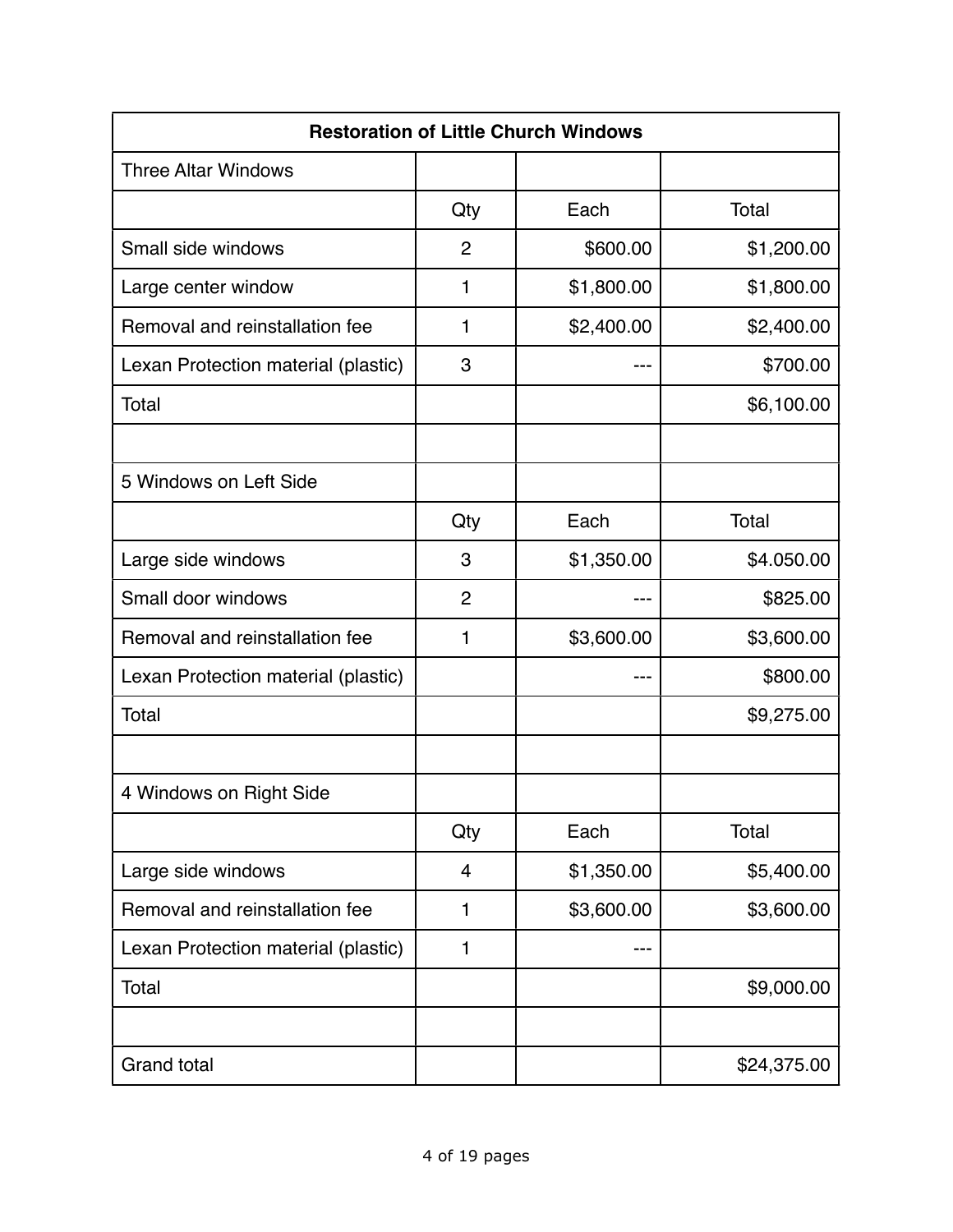Home Warming

- We have begun the process of helping another family in the Home Warming program. We are working with Harbor Lights next door.
- Total move-in cost is \$900, of which we are responsible for \$450. There are two check requests from Gregg Feeney, one for a \$100.00 gift certificate that was given to the family, and \$350.00 for the deposit.
- Motion was made to approve \$450.00 from the Special Interest Home Warming fund for reimbursement to Gregg Feeney for Home Warming. Moved by Brad Hoffman, seconded by Bud Spalding. Motion approved.

### Banners

- Have ordered two new everyday banners. Cost is \$331.24 for two 4 by 8 vinyl banners., money to come out of Special Interest Evangelism. These are to replace the current banners, which are in poor condition, and constantly have to have the time of the services reattached.
- We do have another possible supplier for lower cost, but would like to try them out for a banner that will not be re-used heavily to see how durable their banners are before using them for a larger, long-term project.
- Motion was made to approve payment of \$331.24 for the banners, money to come out of the Special Interest Evangelism fund. Moved by Stephen Ferro, seconded by Donald Razzolini. Motion approved.

## Vacuum Cleaner

In February, the Sexton asked the Facilities Cluster to look at the power cord to the vacuum. It was determined that the power cord was usable by the Sexton, but could be hazardous for persons not familiar with the unit. Thus, the vacuum was taken to Tri City Vacuum for a replacement of the power cord. On Saturday, March 4. Bud Spalding was notified that there were other problems within the vacuum, and that the replacing the cord or making the other necessary repairs were not worth the time and materials. It was determined that the vacuum should be replaced.

The vacuum cleaner was purchased in December, 1999. It is a conventional household unit, not built to withstand the rigors of commercial service. This unit has serviced St. James (Offices , Classrooms, Little Church, Big Church) for at least four times a week for twelve years. The major issue is concern that as the unit ages, it becomes a safety concern.

In searching for a replacement, it was determined that the workload calls for a commercial quality unit, rather than the standard household unit. Prices were obtained from Newark Vacuum and Sewing at 5765 Jarvis Avenue, in Newark, and from a quick trip to COSTCO. Costs for Commercial quality units were: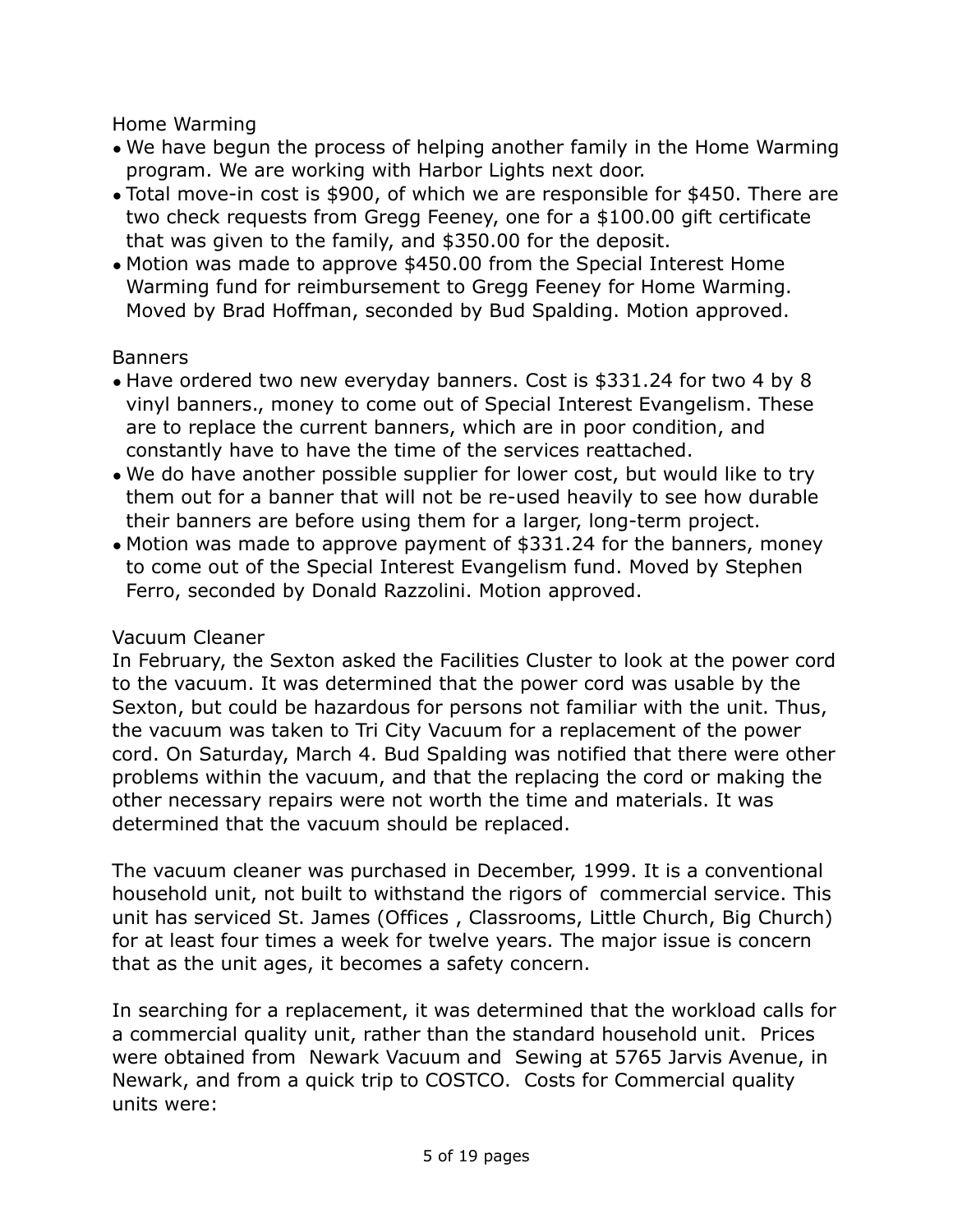Newark Vacuum Royal Commercial - Retail \$569, For St. J \$399 plus tax Riccar Commercial - Retail \$769, Std Discount \$579, For St. J \$499 plus tax

**Costco** Oreck XL Pro Power \$298.99 Dyson DC33 \$299.99

In considering the various factors of this purchase, Newark Vacuum is local business, probably the only or one of few stores that sell and service in the area. In addition to a standard warranty, this offers parts and service of the unit. COSTCO offers the standard warranty but no back up or follow through service.

Recommendation : It is the recommendation of the Facilities Cluster that the Vestry of St. James authorize the purchase of the Riccar Commercial Vacuum from Newark Vacuum and Sewing at at cost of \$499 plus tax.

Respectfully Submitted, Bud Spalding & Brad Hoffman

- The Riccar has space on the vacuum cleaner itself to store the accessories. Newark Vacuum and Sewing recommended the Riccar.
- Motion was made to approve up to \$575.00 for the purchase of a new vacuum cleaner, money to come out of Operating, Maintenance & Repair. Moved by Donald Razzolini, seconded by Gary Gearheart. Motion approved.

#### Carpet

- With the reupholstering of the chairs, it has become obvious that the flooring in the big church needs to be replaced.
- Will start looking at new flooring in the next few months.
- May look at tile as well as new carpeting. For example would tile improve the acoustics?

#### Easter Musician

- Jennifer Carini has had a difficult time finding a trumpeter, but has found a professional trumpeter who plays for a symphony in San Francisco. This person is a union member who charges union rates, which means the cost is \$300.00.
- Lori would prefer to hire a professional musician, rather than an amateur, even an advanced amateur. Easter Sunday should be a majestic service.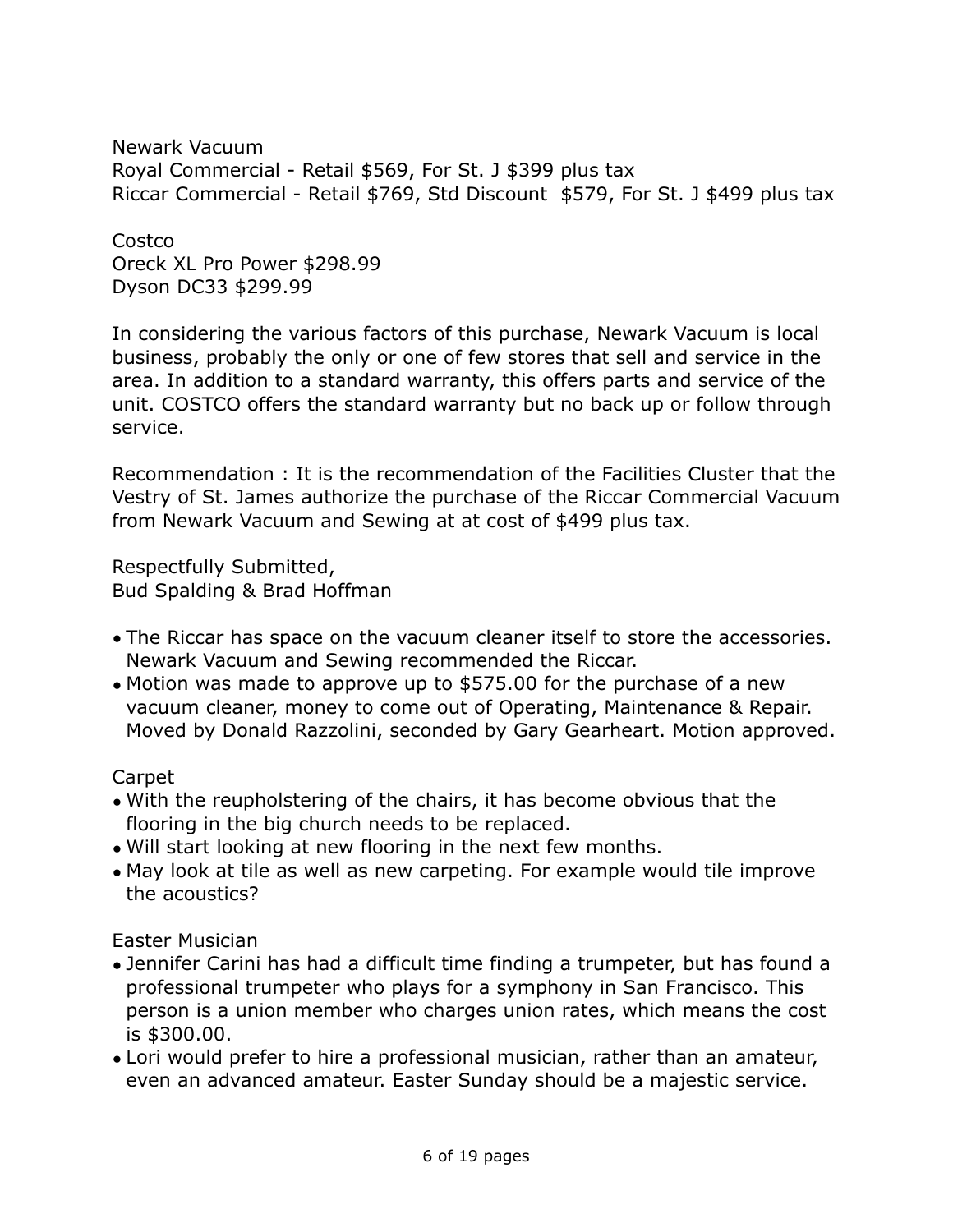• Motion was made to authorize \$300.00 for the trumpeter for Easter Sunday, money to come out of Operating, Salaries, Musician. Moved by Laura Winter, seconded by Valle Brokes. Motion passed.

Congregational Vitality

- The Congregational Vitality team for St. James' consists of the Deanery reps, Valle Brokes, and Lori.
- Valle attended the webinar. There were 28 people online, including Valle.
- According to the bishop, 30 communities (out of 84) have committed to participating in the program. He also noted there are 27,000 Episcopalians in the Diocese.
- There are 3 groups trying to develop projects that churches can participate in. We have chosen welcoming and integrating new people. The other two are diversity and stewardship.
- The next meeting is to be a face-to-face meeting on March 24.
- Valle recommended that we track new members as they come in, with the possibility of a report at the end of the year.
- Right now Lori is driving the Welcoming Committee, but she would like to see that change in the coming year.

CLUSTER REPORTS

Communications and Evangelism Vestry Report March, 2012

- Met with Ralph Locher and picked his brains on the organisation of The Window.
- Took photos and updated index of St James' Banner inventory
- Ordered new "everyday" banners: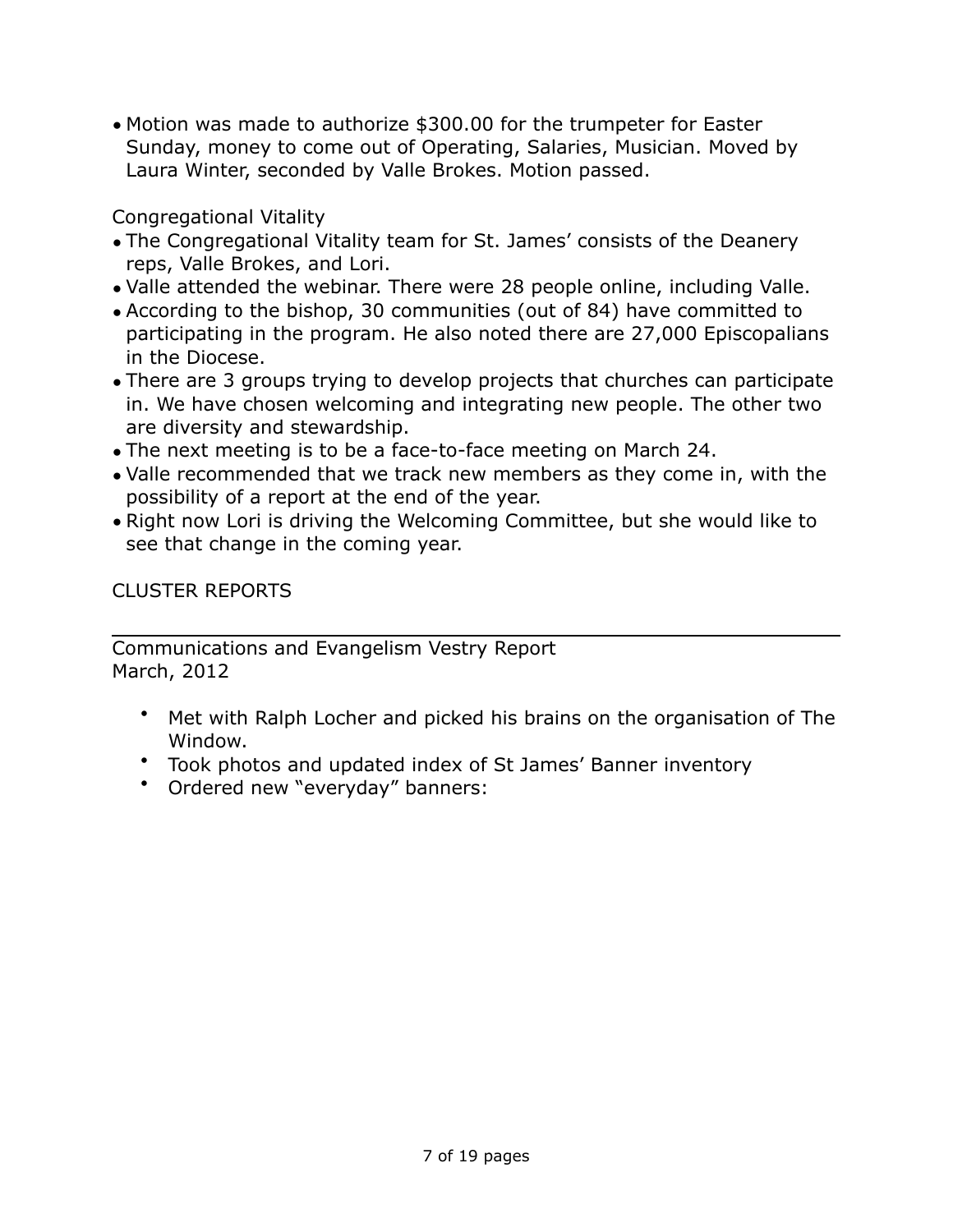



• Website analytics for Feb: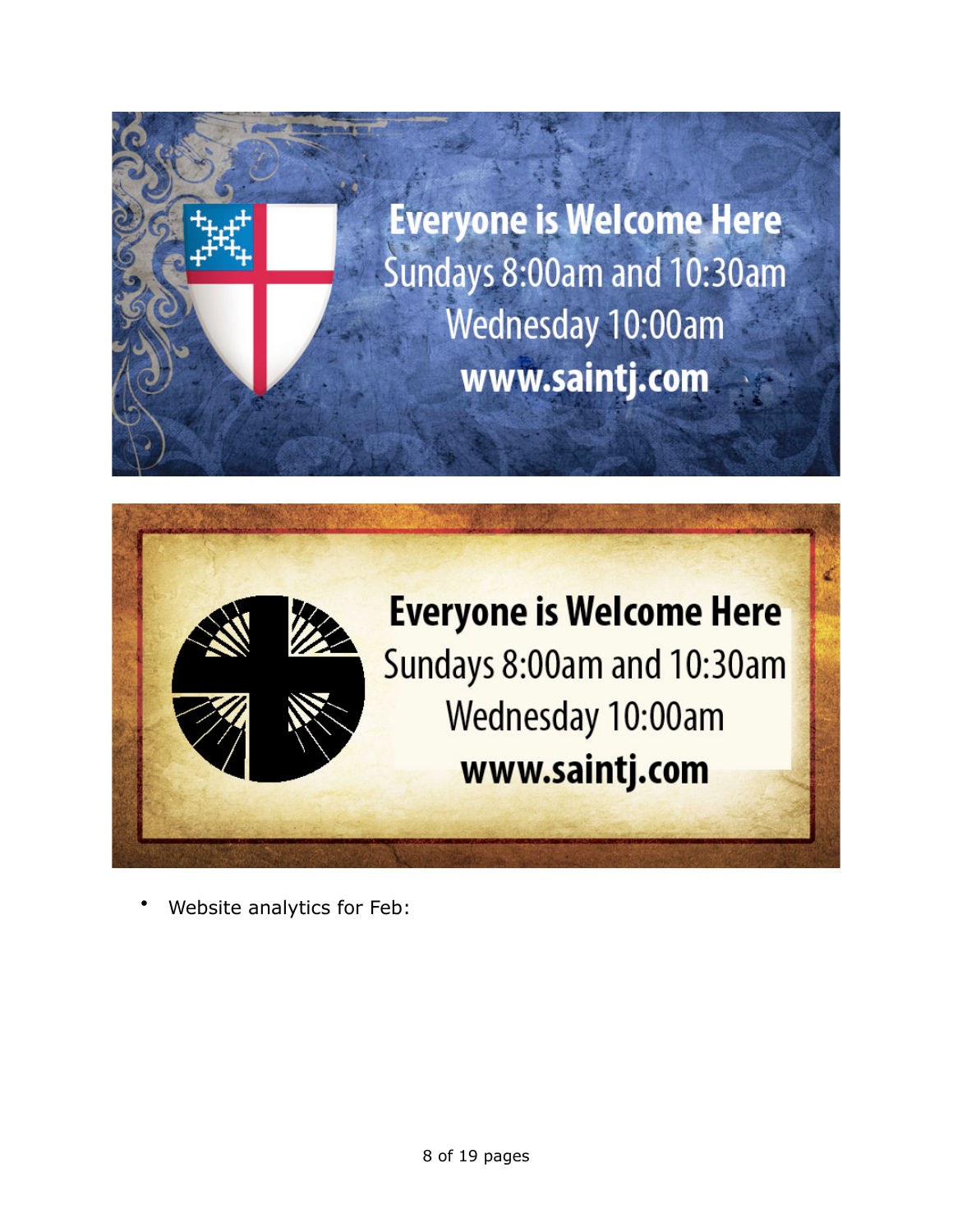#### **My Dashboard**





#### Feb 2, 2012 - Mar 3, 2012 -

| Time on Site by Country  |                                  |                                | 许 |
|--------------------------|----------------------------------|--------------------------------|---|
| <b>Country/Territory</b> | <b>Visits</b>                    | Avg.<br><b>Time on</b><br>Site |   |
| <b>United States</b>     | 571                              | 00:01:56                       |   |
| <b>United Kingdom</b>    | 10                               | 00:00:17                       |   |
| India                    | 10                               | 00:00:44                       |   |
| Germany                  | 4                                | 00:00:00                       |   |
| Canada                   | 3                                | 00:00:00                       |   |
| South Korea              | 3                                | 00:00:00                       |   |
| Australia                | 2                                | 00:00:00                       |   |
| Spain                    | 2                                | 00:00:00                       |   |
| Hong Kong                | 2                                | 00:00:00                       |   |
| Philippines              | 2                                | 00:00:00                       |   |
|                          |                                  |                                |   |
| City                     |                                  |                                | 办 |
| City                     | <b>Unique</b><br><b>Visitors</b> | Unique<br><b>Pageviews</b>     |   |
| Fremont                  | 105                              | 369                            |   |
| San<br>Francisco         | 50                               | 103                            |   |
| San Jose                 | 17                               | 29                             |   |
| <b>Union City</b>        | 16                               | 42                             |   |
| Hayward                  | 12                               | 24                             |   |
| Oakland                  | 12                               | 25                             |   |
| Berkeley                 | 8                                | 14                             |   |
| Newark                   | 8                                | 37                             |   |
| Seattle                  | 8                                | 8                              |   |

South San

Francisco

6

20

Faithfully submitted, Mike Scrutton Valle Brokes

### **Facility Cluster Report March 8th, 2012 For February – March 2012:**

The first step of the 3 phase Stained Glass is completed at a total cost of \$6100.00. Hogan glass suggested two actions needed to finish this stage: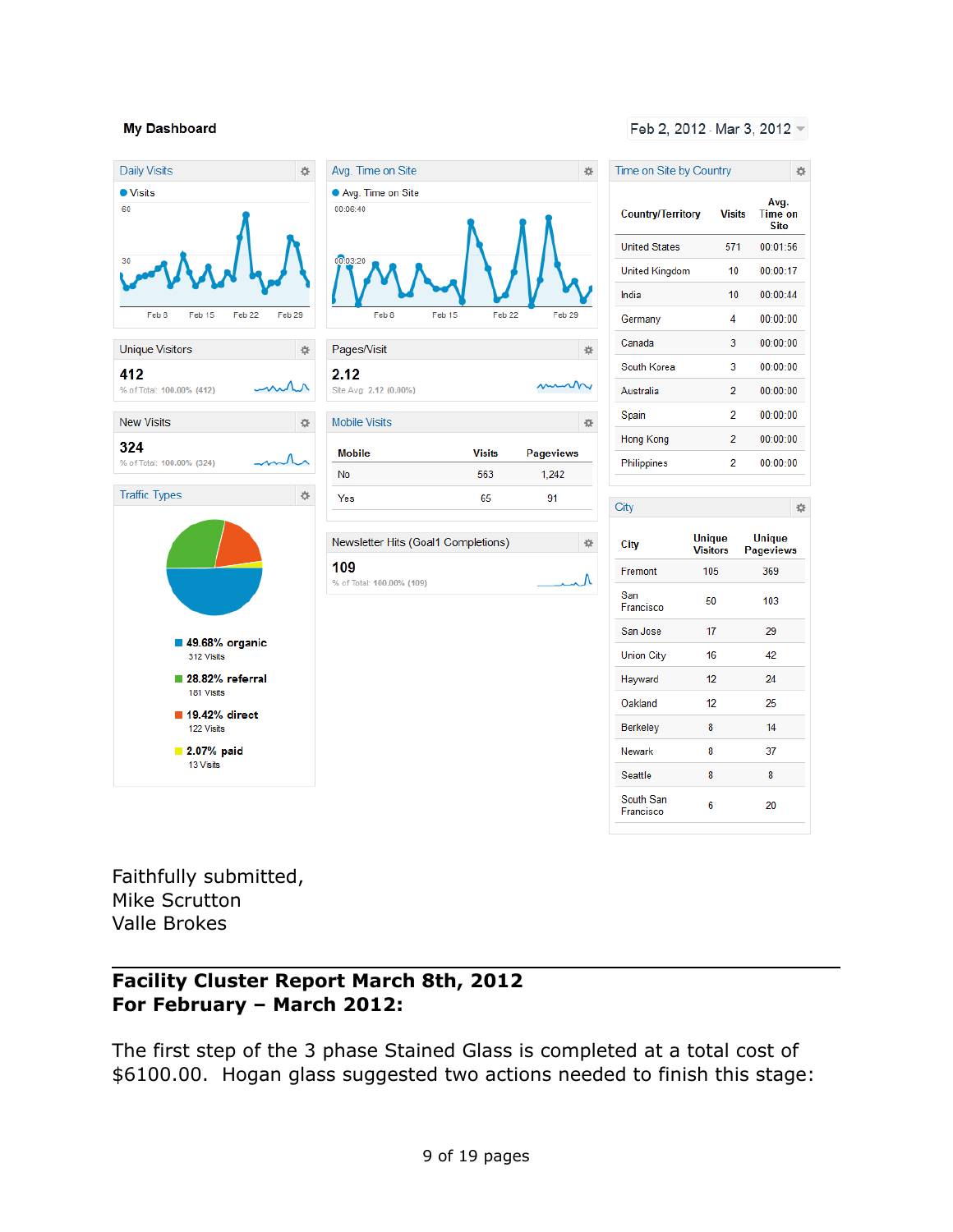- ▶ The putty that is around the windows will need to be painted in two weeks.
- There is also a piece of exterior wood that is between the windows that will need to be replaced it is rotten and there was a piece of wood above that that has been missing since the last time the church was painted that should be replaced.

The frames themselves are in great shape, it is just a few pieces of the outside wood that needs attention. Thank you, Mary Casas for guiding this process.

The chair re-upholster project moves along well under the guidance of Scott Kennedy. Thank you, Scott. As of 03-06-2012 we have donations covering 86 chairs (per info off diagram aid in Big Church.)

The work party was very successful on Saturday 02-25-2012. To be able to rent from Cresco rental Lynn worked through Church insurance to receive a liability report. This report was forwarded it to Cresco Rental and after having our credit checked we were able to open a direct bill account. Thank you, Lynn. We spent about \$801.00 to rent the equipment needed. We had 15 parishioners turn out for the various project going on with tree trimming as the principal action. There were about 15 parishioners here early to participate in a mini-work party in the Memorial garden.

We have interviewed with two contractors about the patio project and given them detail of the original design and underground utilities. We hope to find 1 more contractor and have bids in the near future. Laura Winter has offered to have staff at her company review for accuracy. Thank you to Laura Winter and Bud Spalding for reviewing the blue prints and labeling our utilities to expedite the bid process.

On the thermostats the Big Church, Little Church and EB-1 is set at a minimum of 50 degrees. The Parish hall is set to a minimum of 55 degree. A chart of the set times and temperatures is attached. We have put 'Preprogrammed – Do Not Touch' notices on most thermostats. We are working with Lori to set the times and temps in the office area, Vestry Room, Study and hall way. We are requesting the door to the hallway from the Kitchen remain closed. This will conserve heat as the heater for the Parish hall will only be heating the Parish Hall and Kitchen.

Refrigerator – Monday, February 26, the refrigerator began making shrill and grinding noises. Monday afternoon the noises had ceased. Tuesday morning, the grinding noises had reoccurred. A call was made to a refrigerator repair agency. Again, by 3:00 pm, the sounds had ceased. The repairman made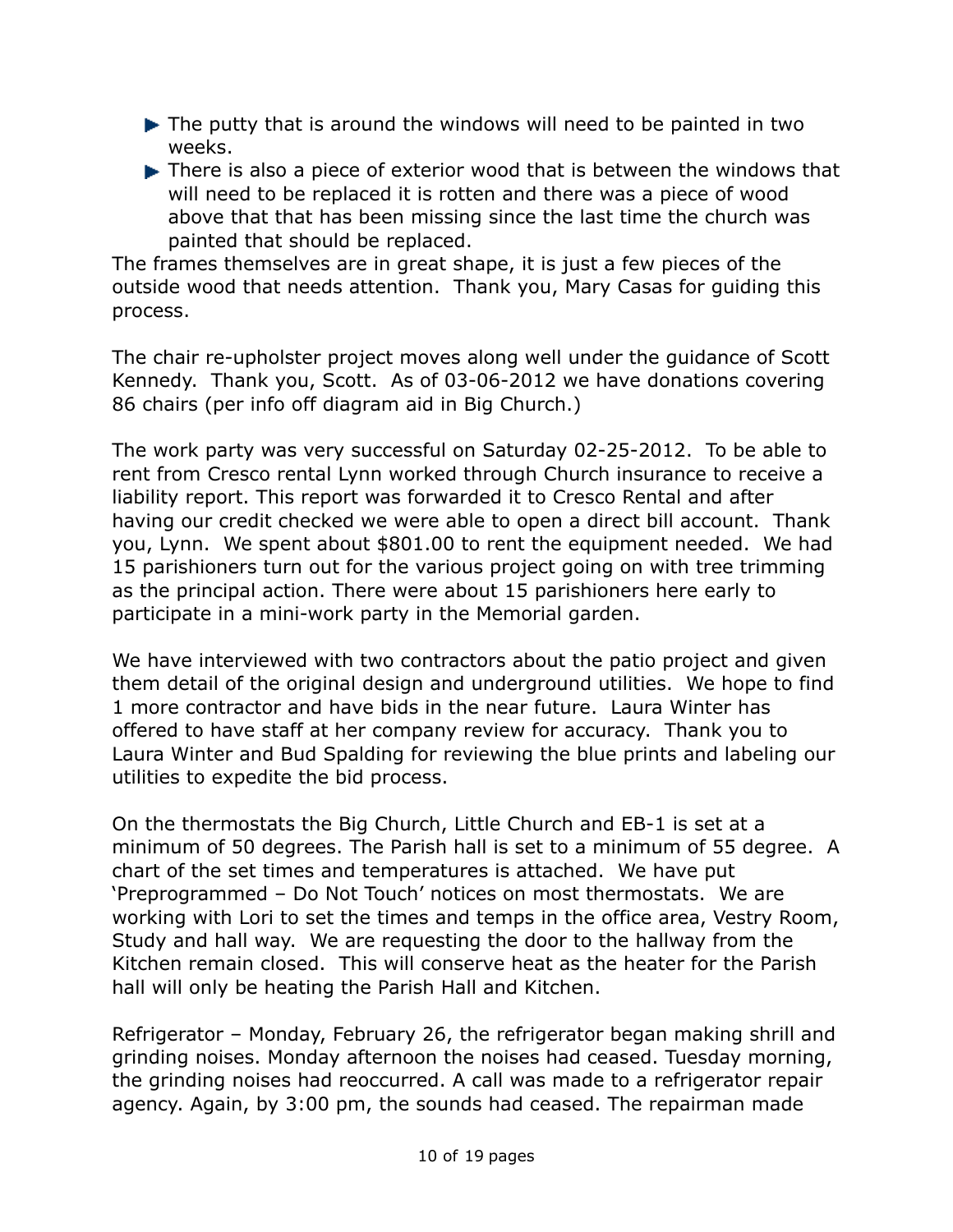several tests but was unable to locate a source of trouble. Later, the sounds had started again. The grinding noise was located in the housing and seemed to be from near the fan. A shot of WD\*40 was applied and the noise ceased. WD40 is a light duty lubricant, not a cure. The grinding noise is similar to a dry shaft of a motor turning, metal on metal. It's anticipated that this will reoccur. We will obtain a cost estimate to repair. However, the Vestry may soon have a cost/benefit decision to make. The refrigerator was purchased in April,1998, and made before that. The question would be repair cost, life expectancy of the unit, vs new unit cost.

Site and Building Plans – For years the Site plans and building plans for St. James have bounced from being lost and being found to various locations. Many have recently been found saved and categorized, and include plans from 1956 to the most recent construction. They include schematic and technical plans for the Patio and the Parking lot, both relevant to pending projects.

Parking Lot - The recovery of site plans and discussions with the City of Fremont has provided some clarity. for discussions with potential contractors A recommendation was forwarded to the Lead Team to possibly become a member of Angie's list which gives customer feedback on contractors people have used and the type of service the provide. There is a small fee but could be worth it in finding and judging potential contractors for jobs @ St. James'. *Lead team decided no at this time*.

*In February, the Sexton asked the Facilities Cluster to look at the power cord to the vacuum. It was determined that the power cord was usable by the Sexton, but could be hazardous for persons not familiar with the unit. Thus, the vacuum was taken to Tri City Vacuum for a replacement of the power cord. On Saturday, March 4, Bud Spalding was notified that there were other problems within the vacuum, and that the replacing the cord or making the other necessary repairs were not worth the time and materials. It was determined that the vacuum should be replaced.*

**Recommendation** : It is the recommendation of the Facilities Cluster that the Vestry of St. James authorize the purchase of the Riccar Commercial Vacuum from Newark Vacuum and Sewing at at cost of \$499 plus tax.

**Submitted Facilities team Bud Spalding & Brad Hoffman** [facilities@saintj.com](mailto:facilities@saintj.com)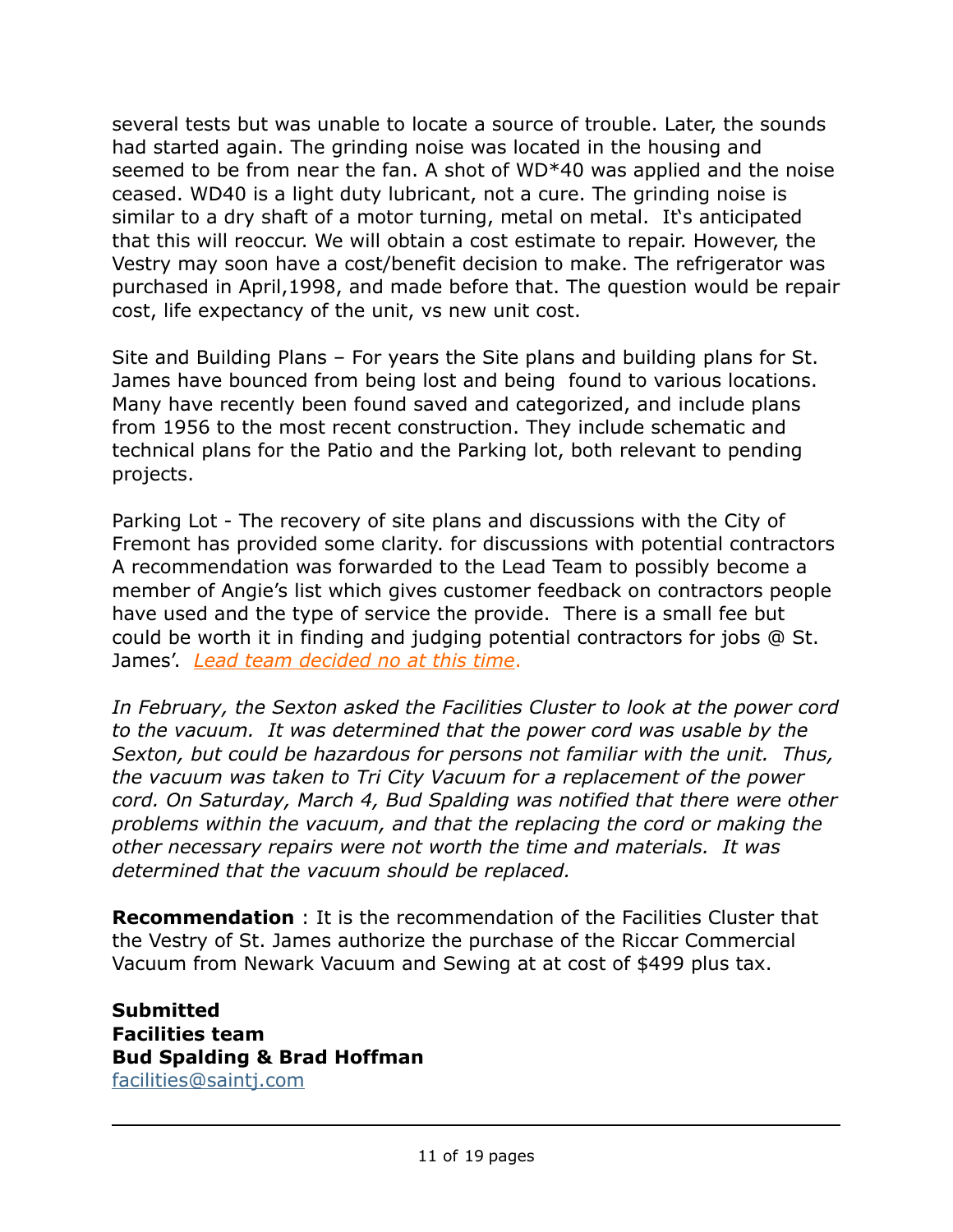# **Faith Formation Cluster Report**

*March 2012*

#### **Youth and Children**

### **Youth – Jan and Mike Scrutton**

All well with Saint James' Youth. We had busy session last Sunday morning with 10 kids and all 8 mentors exploring the Bible to find verses that the kids could connect with. We'll meet again this Sunday (March 11) to consider major world religions and what unifies and divides then.

We are getting set up for the Easter overnight and have the permission forms out this week. We will find out soon if any of the kids actually want to sleep over at church.

### **Sunday School – Penny and Ken Trant**

We have had a wonderful experience in teaching during the Lenten season. On average with have 4-6 wonderful, inquisitive, loving children ranging in age from 5 to 10, most being 5-7 years. We have usually 3 regulars each week however the other children rotate 2-3 times a month. The planning of the lesson and craft to go with the lesson or Gospel given in church that week can be a challenge with regards to keeping the children interested and wanting to learn. Lent is a definite challenge but also it a learning experience for us to see it through our youth and how they interpret and absorb it.

We have talked about Transfiguration, Jesus' sacrifice for us, His time in the wilderness, the parable of the lost sheep and they have all been received with good response and we always open it to questions they may have or something that could relate in their lives that may have happened. The questions are always eye opening but the answers as to how it may relate to their lives is always special. We try to make them part of everything we do, have them even teach something if we can, allow them to enjoy what being part of St. James' and Christ's love is and how special we each are.

When you volunteer to do something, like an event or this work, teaching in Sunday School you think what can "you" bring to this and help the children understand and learn. But every time it surprises me (us) we have the wonderful opportunity to learn ourselves from even the youngest parishioners in our church.

As this is the first year, in a while for Sunday School, I hope we, along with the others who have given their energy to being Sunday School teachers,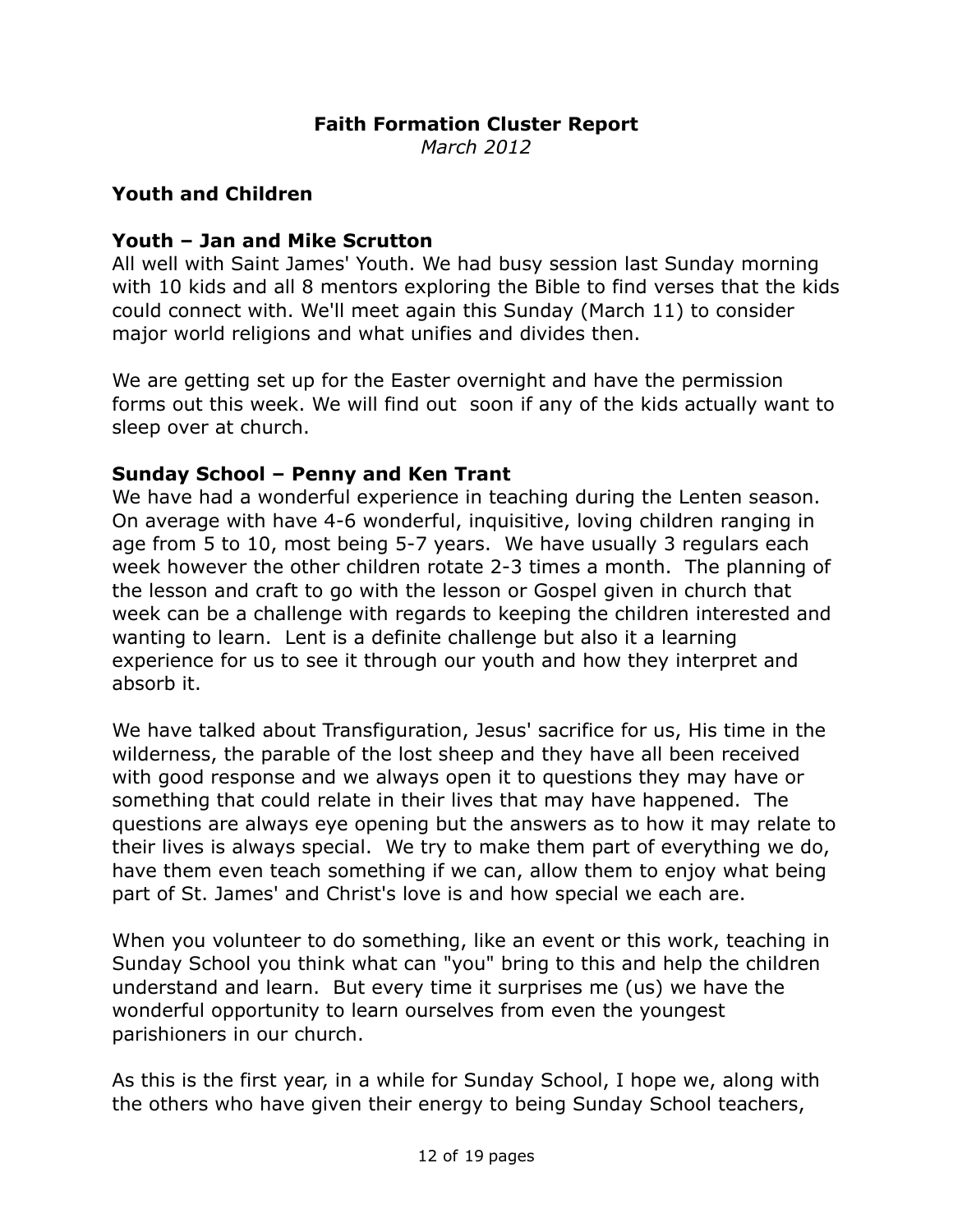will be able to continue to expand and grow with our children in this journey of faith.

I know most parents are aware of the Sunday School program but I would like to ask if we (I) could make like a sign that would out about in the morning by the BIG Church saying something like Sunday School for 4 yrs. and older etc and listing time and such. LIke a stand up board sign. As I said, most know, but it never hurts to put out the good word. I was also thinking of one of us, standing in front by that sign and if people come who may be new with children of Sunday School age or even getting those ready who will come, aware we have a wonderful worship time to learn and engage with other children of their age group about the teachings of Christ and the works of the Bible. Any way to encourage parents to bring them their children is a positive thing. I would like to suggest maybe an open House for Parents to have them see what their children experience and let the parents be more involved. Ken and I would like to offer to do this with input from the other teachers.

# **Adult Faith Formation**

Adult Faith Formation team met on March 5. The group reviewed recent classes and planned the upcoming classes and Movie nights (see list below). The team also started planning for the Fall 2012- Spring 2013 schedule. Bruce and team are also looking for new members to join FF team.

## **Review of recent classes**

- Meditation, Qi Gong and Tai Chi; well received, well attended, several signups for classes
- Lenten Evening class Embracing the Prophets: soup suppers, presentations by Lori, 18-19 attendees.
- Our Vines Have Tender Grapes, rescheduled for March 9 as the computer had a malfunction.
- Review of first class "The Challenge of Jesus"; only eight attending, some folks had other obligations.

## **Upcoming Sunday Faith Formation classes/events**

- Sundays in Lent: March 4-25: First 4 segments of DVD class, "The Challenge of Jesus" by John Dominic Crossan. Part I led by Janet Fischer.
- April 1: Palm Sunday, no class
- April 8: Easter, no class
- April 15 & 22: Class led by Lynn Locher on "Who Wrote the Bible?" by Bart Ehrman.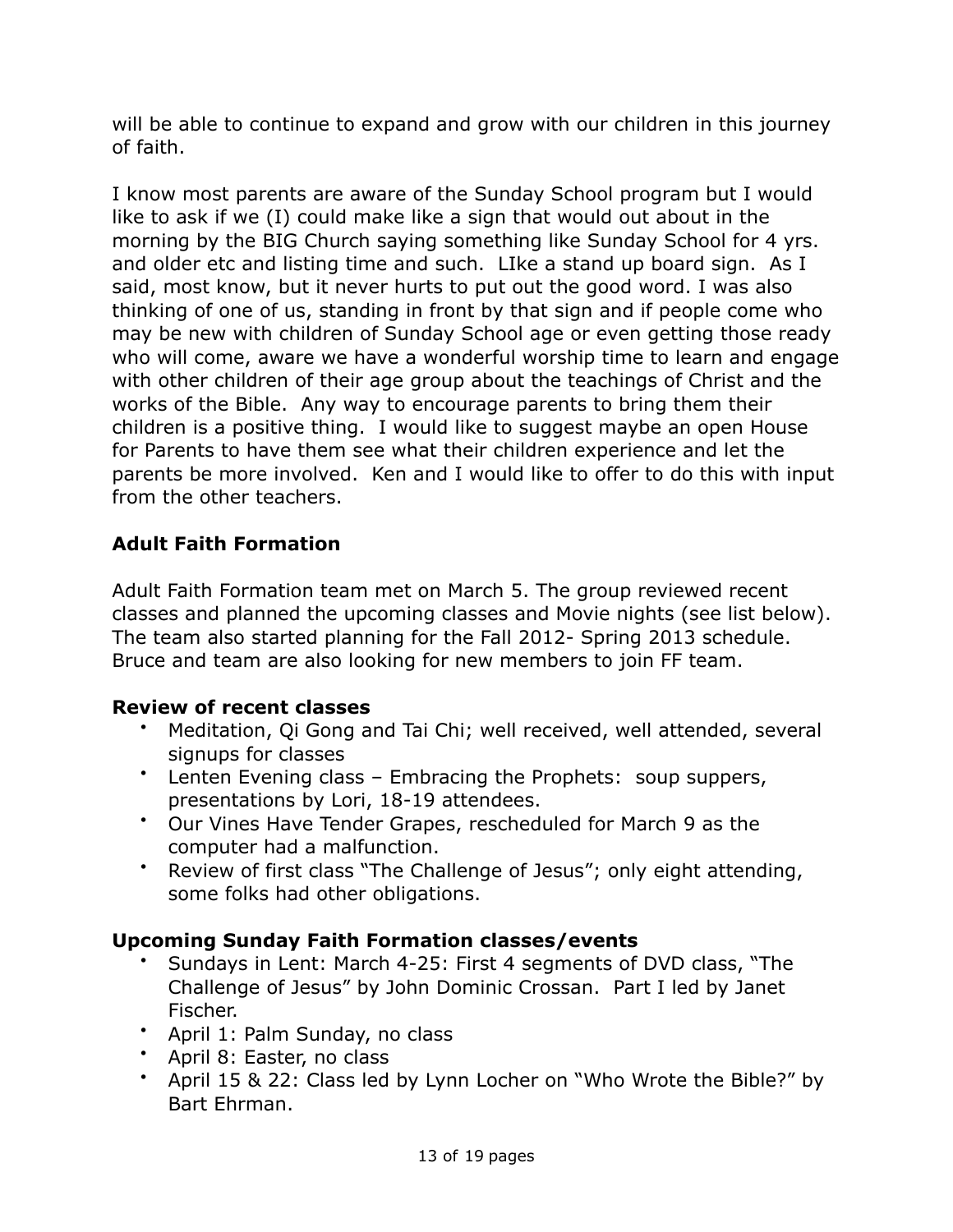• May 6,13, 20, June 3: Part II of DVD class "The Challenge of Jesus" by John Dominic Crossan

# **Movie nights**

- March 9: Our Vines Have Tender Grapes (rescheduled)
- April 13: The Way  $(2011)$

#### **Other upcoming classes**

• June 10: Presentation from an Anglican Franciscan monk, Jude Hill

## **Cluster Report Parish Life – Feb.2012 Submitted By: Donald Razzolini Bob Bynum**

# **Goals for 2012**

A.On-going

- **a.** Continue support in the following areas…
	- Kitchen
	- Congregational Outreach
	- Congregational Activities…
		- **1.** Receptions & Memorials
		- **2.** Special Events lead by outside sources

B.Ministry Review – possible changes/updates to current ministries C.Update Ministry contact information

D.Contact Ministry Leaders regarding new Vestry Liaisons – IE: Us

# **Current Projects & Activities**

**Easter Egg Hunt** 

# **Projects & Activities - Updates**

- **Easter Egg Hunt** 
	- $\circ$  As in years past there will once again only be one service at 10a
	- o The St. James' Youth Group will be coordinating this annual event again this year – A BIG thank you to all
	- o Approximately 30 1-gallon plastic Ziploc bags each containing 24 empty plastic Easter Eggs were handed out to parish members to be filled and returned to St. James' by April 1 (9a Easter Sunday at the latest) so the YG can hide them during the 10a service
- **Shrove Tuesday** 
	- o Wonderful meal and fun was had by all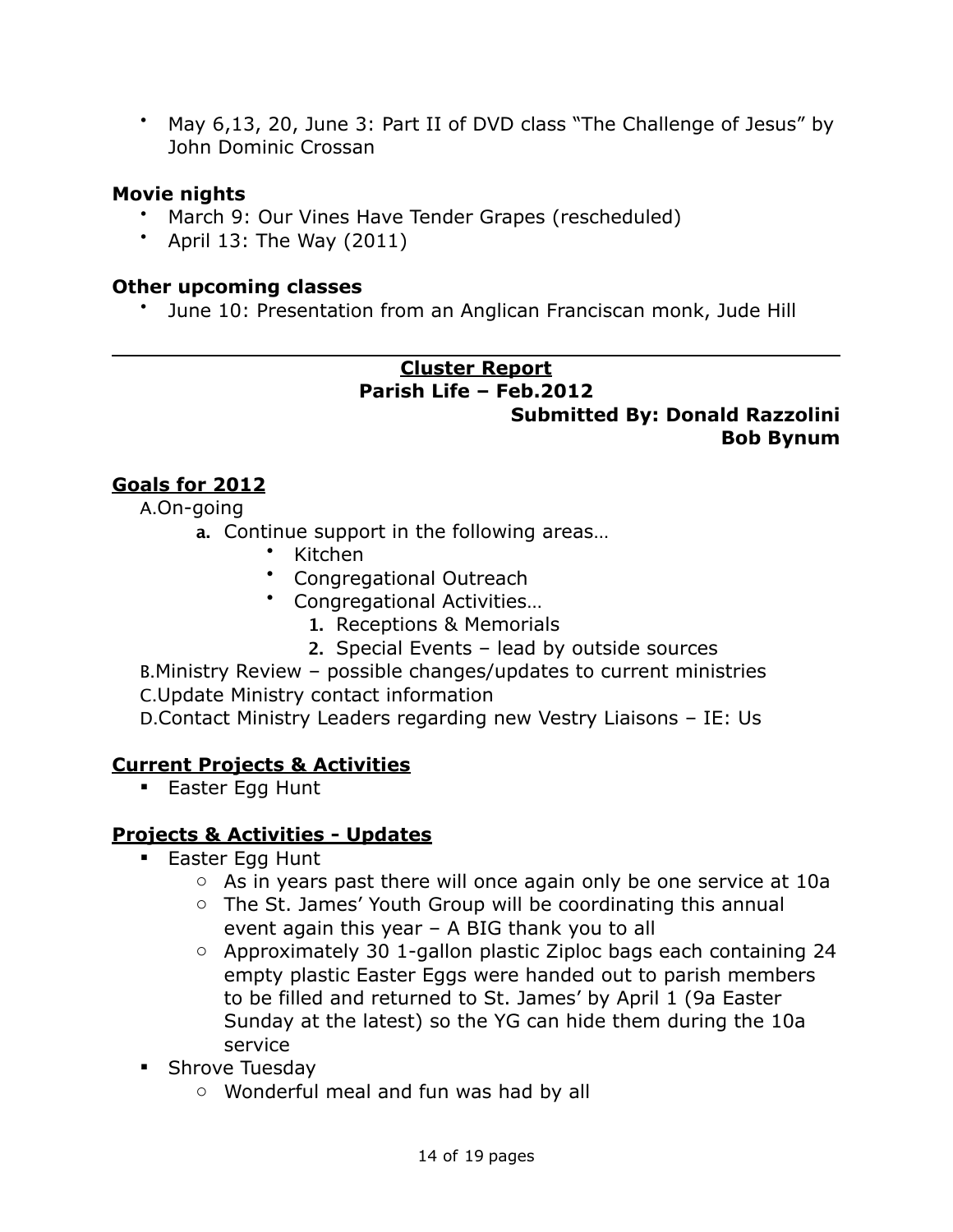- $\circ$  Thank you Gary Gearheart for leading this event this year and making it such a wonderful success
- Contact Ministry Leaders In process
	- o Currently we are contacting the Parish Life ministry leaders to update on new PL staff
- **Update Ministry contact information** 
	- $\circ$  In addition to updating the ministry leaders to changes in Vestry PL contacts we will also review any changes in Leadership/ Contact information for each ministry listed under the Parish Life Cluster

# **Upcoming Events**

- Daylight Savings March 11
- Window Deadline March 15
- **St. Patrick's Day March 17**

## Social Ministries and Congregational Care

March, 2012

Saint James has begun the process of helping another family in the Home Warming program. The family is moving in very quickly and a vote will be asked for to approve the needed funds at the March vestry meeting.

The storage bin is working out very well and we keep it full of things for home warming as well as corroborating with other churches in the program.

We have begun work on putting the caring team together. While working out the details, we got a jump start when we were presented with Betty McCoy's need for help with transportation to medical appointments. That need has been addressed and there are several people in place to assist Betty.

The program will get off the ground addressing families undergoing trauma to assist them with some meals, and as mentioned above, setting up a program to provide transportation for parishioners having medical appointments and unable to get there on their own. Once the program is up and running, we will be looking at a needs survey to determine where we can best serve additional needs in the congregation.

We are developing a game plan to roll out a new fundraising idea brought to us by Lynn Locher. This will involve leveraging the talent available to us in numerous photographers to have an art show, with judging and ultimately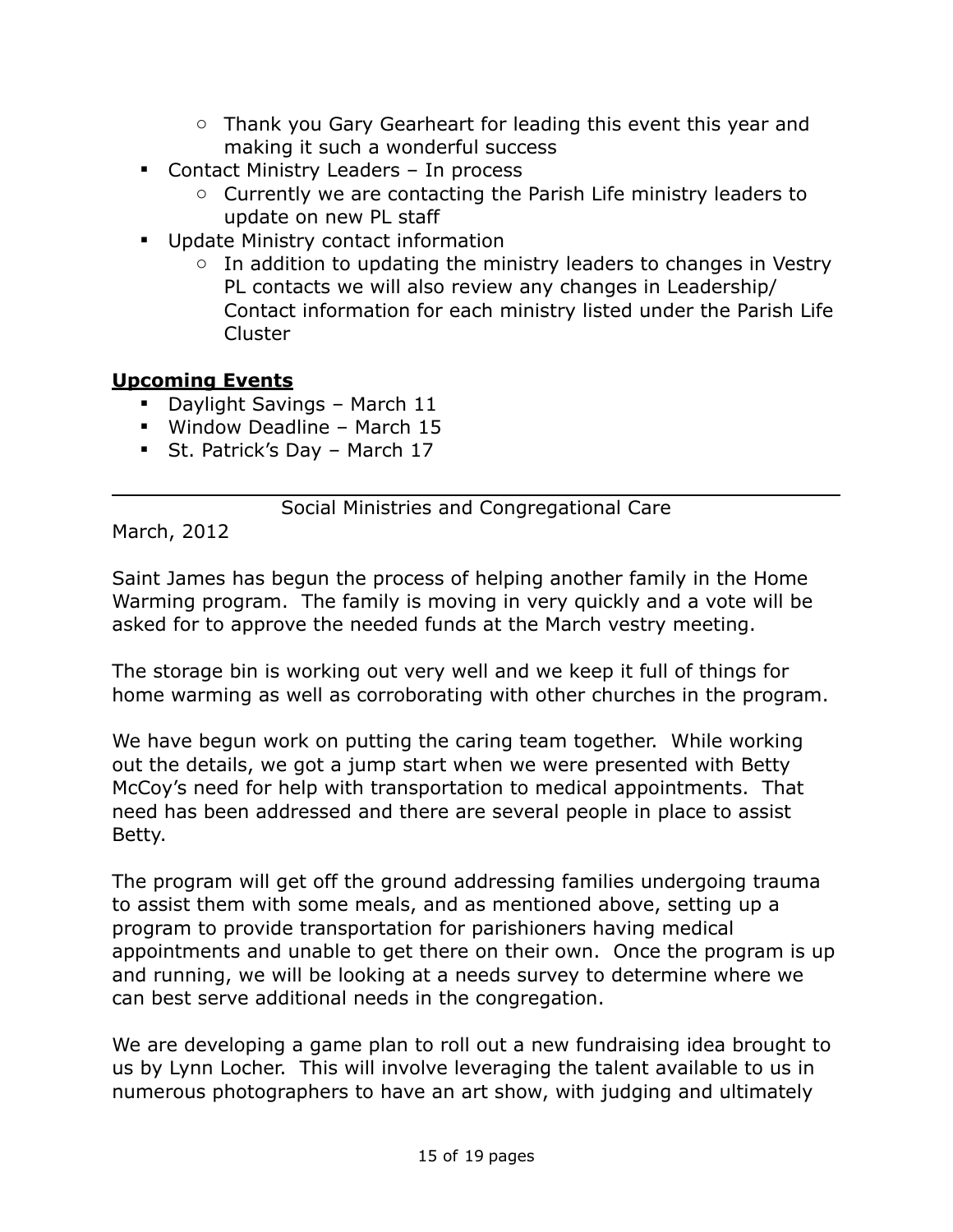the sale of quality work. We anticipate this effort will take 2 to 3 years or more to develop any serious cash flow, but when it comes to fruition, it could well be a very good fundraiser.

Respectfully submitted by Gary Gearheart and Bev Mosier

- The date for the Walka-Rocka-Thon with St. Anne's in June 2. This will give us more time to ramp up and coordinate with St. Anne's.
- Gary already has the sponsorship forms designed

#### **St. James' Episcopal Church Lead Team Report For Vestry Meeting March 8, 2012**

- 1. The Vestry approved by email vote to pay for the framing of donated art work. The amount of \$313.93 will come out of Special Interest Memorial Donations.
- 2. Contract was made with and Insurance obtained for Cresco, from whom we rent equipment.
- 3. Clergy housing status report: The Letter of Intent and a draft Equity Share Agreement were sent to Bank of the West to complete the mortgage loan application.
- 4. Schader Fund status report: The committee meets next Monday when we will finalize the congregational questionnaire and we will discuss the method for administering the questionnaire.
- 5. Chair reupholstering project report: In process! The finished chairs fabric, padding and wood – look terrific.
- 6. Office IT update: Mike Scrutton has installed a new office server which will store files for PCs on the network. Links to the networked server have been installed on Lori's, Brenda's, the volunteers' and the AV PCs. The Admin's user files are backed up to the server daily. Working on linking the Treasurer's PC to the network.

Respectfully Submitted, Janet Fischer Laura Winter Lori Walton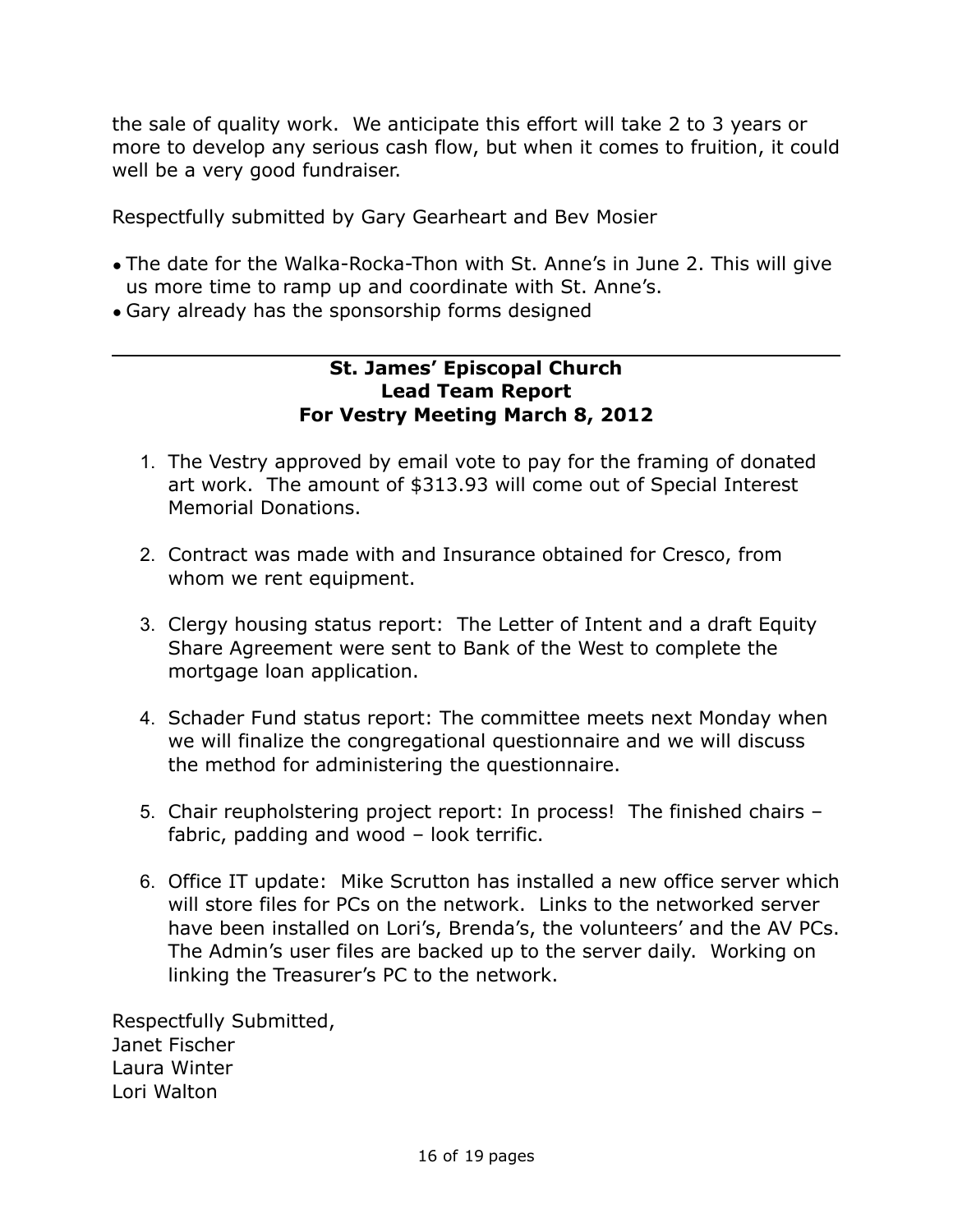- Clergy Housing The committee put together a draft equity share agreement. It was looked over by an attorney, and given the ok by the Diocese. It should come to the vestry in the next month or two It is a legal document and somewhat complicated, so vestry members will need to take time to read it.
- The Clergy Housing Committee includes Janet Fischer, John Kimber, Tom Blalock, Micke Scrutton, and Sylvia Ma.

Rector's Report Vestry Meeting, March 8, 2012

### **Worship**

Began the worship bulletins for Palm Sunday (2), Maundy Thursday, and the Evensong Boys Choir.

Officiated at three Ash Wednesday Services and one Imposition of Ashes for Children service. The children's service drew a mix of about 30 adults, teens and children.

Invited several to offer Good Friday reflections for the 12-2 Good Friday service, and began gathering story-tellers for the Easter Vigil.

Worked with Jennifer Carini on the Easter Vigil and Easter Day music and musician.

Working with Marilyn Rose on the Palm Sunday Passion Gospel slide show for the 10:30 service. Asked Laura Winter and Janet Fischer to assist in getting readers for the Passion Gospel, Palm Sunday.

Met with Elaine and Greg Miller to go over EB5 setup and use, as well as to plan for Lenten and Holy Week decorations.

Met with the ushers for a review of crowd management and procedures.

## **Pastoral Care**

Continuing to visit hospital-bound parishioner 1-2 times a week. Visited two people who are not parishioners but are connected to parishioners.

Met with a couple of parishioners regarding spiritual/pastoral concerns.

## **Children & Youth**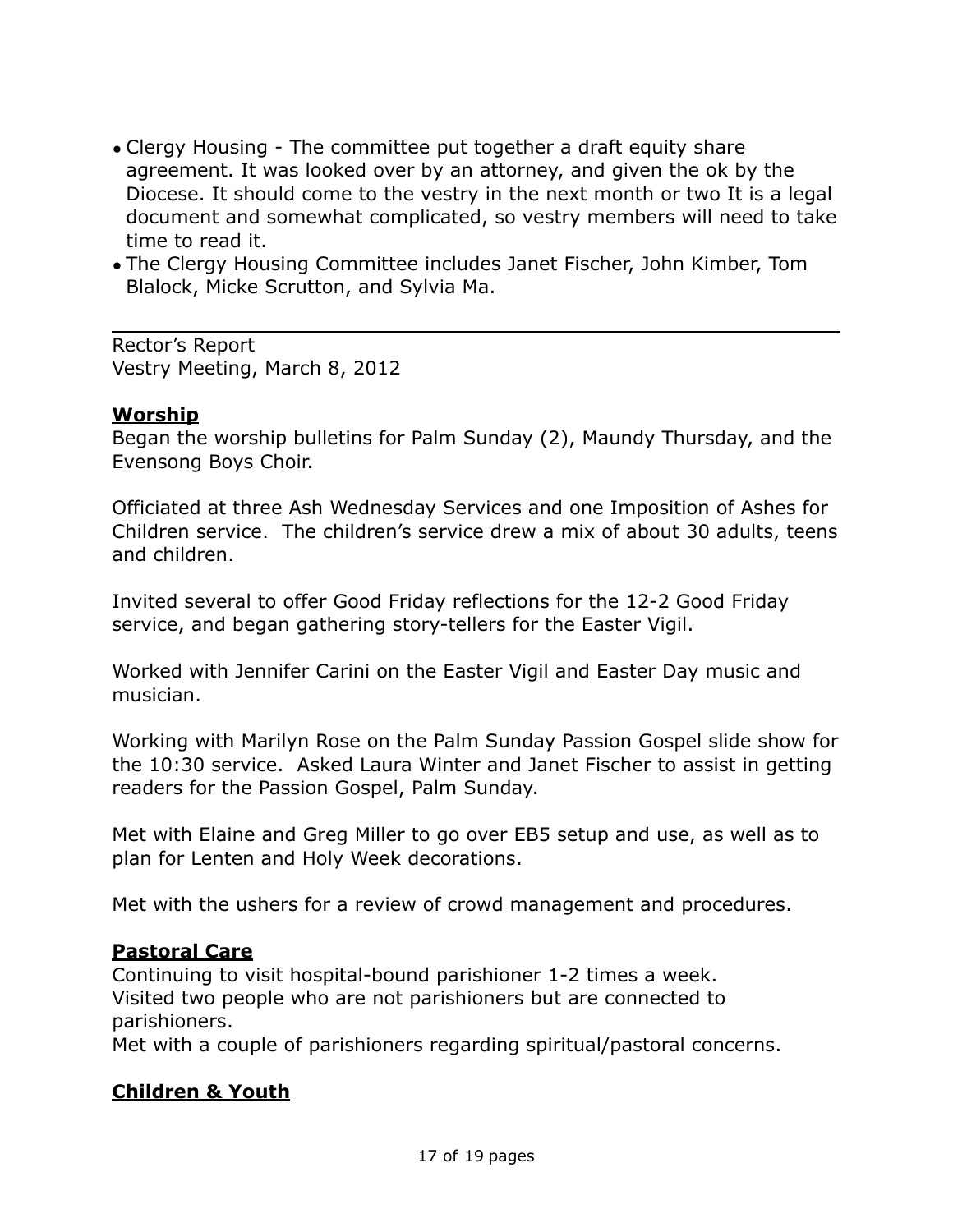Met with Jan Scrutton to sketch out this year's Vacation Bible School. The theme is going to be water/fishing, and the dates are July 30 – August 3. VBS Sunday will be August 5.

Met with the Youth Group for a session on Creed writing.

# **Welcoming / New People / Evangelism**

Viewed the Be::Community webinar on welcoming and integrating.

Sent emails to a handful of visitors, welcoming them to St. James'.

*Some of the newer folks we should keep our eyes open for:*

Portia (has come 3 times in the last 5 weeks)

Gladys (has come 3-4 times in the last 4 months)

Jen, Jen & Caitlin (couple with their daughter, came Sunday and to Children's Ash Service)

Annie (has come 3 times in the last 5-6 weeks, says she used to come before)

Kathryn (?) – from the Methodist Church, new to Fremont, looking for a place

Brad Smith (8:00 – comes regularly but needs to be befriended) Peter (8:00 – came to service and stayed for Faith Formation)

We should be considering another new member lunch in May. Need to find a coordinator for the Welcome Committee.

# **Administration/Staff**

Crafted Jennifer Carini's 6 month review and met with her to discuss.

Received official Letter to Officiate for Bill Mosier, which makes him legitimate in this Diocese.

## **Facilities**

Work has started on the pew chairs and is moving along nicely. New light sensors were installed in the Parish Hall bathrooms, and all of the heaters have been set for automatic.

## **Other**

Leading Tuesday evening Lenten study on the Prophets. Attended Evensong at the Cathedral in support of Diocesan Camps. Attended a couple of colleague/rector's groups.

Met with the housing committee and submitted financial documents to the Bank.